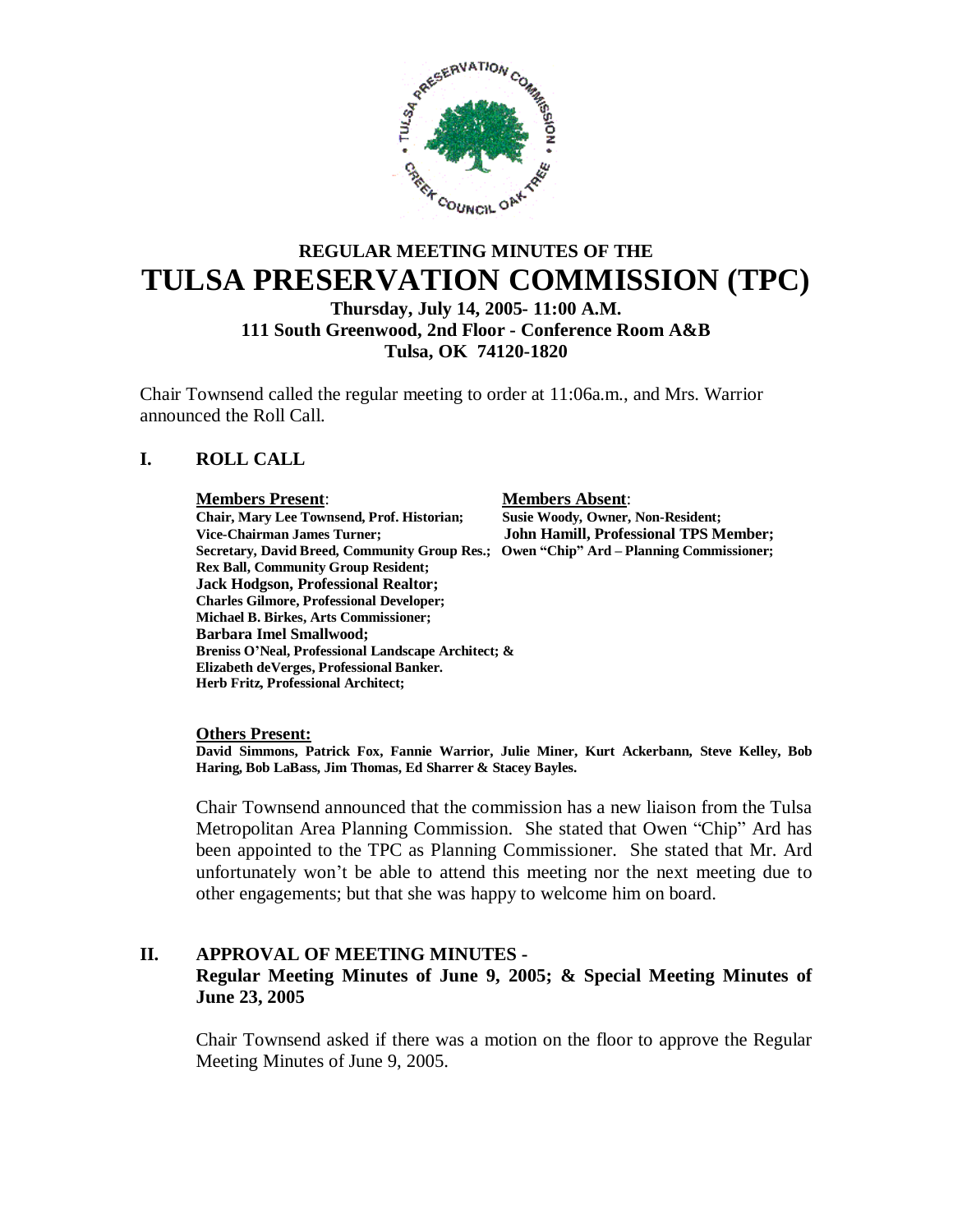Mr. Gilmore stated that he would like to have the minutes corrected on page three (3) under III., Unfinished Business, B., Certificates of Appropriateness Request, 4-I) 2015 E. 19<sup>th</sup> Street of Gina Weiss and Sandra Jackson's proposal. He stated that the "tie vote" should be changed to "approve."

Chair Townsend stated that she and Mr. Gilmore reviewed TPC's Policies & Procedures again on the voting procedures. She stated that according to the rules and regulations that an "Abstention" does not count as a vote. Chair Townsend stated that the voting outcome of a tie vote was announced at the June 9, 2005 TPC meeting on Part I of Gina Weiss and Sandra Jackson's proposal with 6- Aye's; 5-Nay's; & 1-Abstention. She stated that this application should have been approved due to not counting the abstention vote that was made. Chair Townsend and Mr. Gilmore both stated that an abstention vote is not counted as if the member wasn't present to vote.

Chair Townsend stated that in terms of the content of the matter is a moot point because the Weiss/Jackson Certificate of Appropriateness was approved automatically within 30 days by "Default" and that the applicants will receive their certificate of approval.

Mr. Gilmore made a motion to approve the Regular Meeting Minutes of June 9, 2005 as amended. Ms. O'Neal seconded.

#### **Roll Call Vote to Approve Regular Meeting Minutes of June 9, 2005 as amended:**

Chair Townsend – Aye; Vice-Chair Turner – Aye; Secretary Breed – Aye; Herb Fritz  $-$  Was not present during this vote; Charles Gilmore – Aye; Jack Hodgson – Aye; Elizabeth deVerges – Aye; Rex Ball –Michael Birkes – Aye; Barbara Smallwood – Aye; Breniss O'Neal – Aye. The motion was **Approved Unanimously to Approve by members present.**

Chair Townsend asked if there was a motion on the floor to approve the Special Meeting Minutes of June 23, 2005.

Mr. Ball made a motion to approve the Special Meeting Minutes of June 23, 2005, as presented. Ms. deVerges seconded.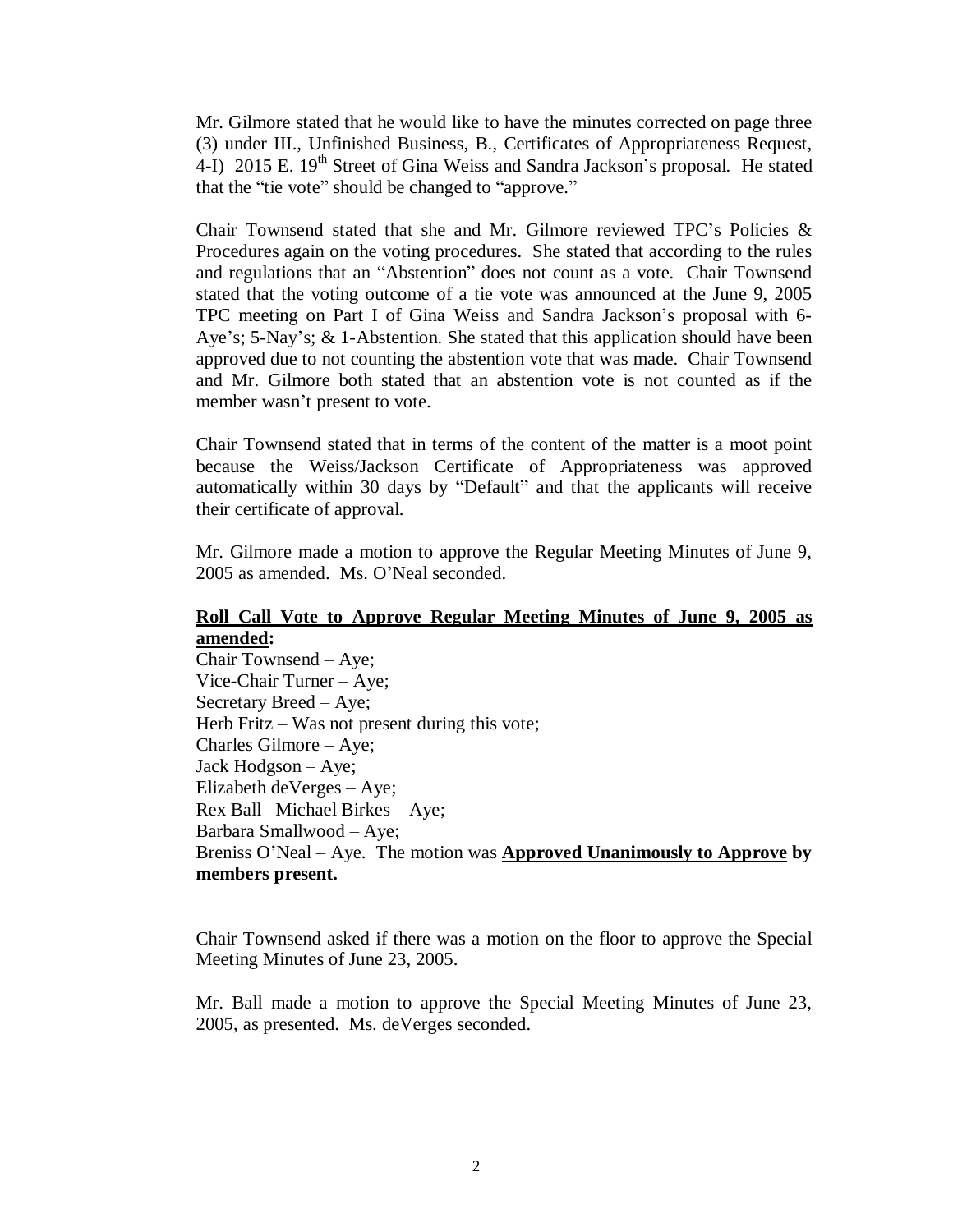# **Roll Call Vote to Approve Special Meeting Minutes of June 23, 2005 as presented:**

Chair Townsend – Aye; Vice-Chair Turner – Aye; Secretary Breed – Abstain; Elizabeth deVerges – Aye; Herb Fritz – Was not present during this vote; Charles Gilmore – Aye; Jack Hodgson – Abstain; Rex Ball – Aye; Michael Birkes – Aye; Barbara Smallwood – Abstain; Breniss O'Neal – Aye. The motion was **Approved Unanimously to Approve by members present.**

# **III. UNFINISHED BUSINESS**

# **A. Announcements of any Conflict of Interest**

Chair Townsend asked the commission if anyone had a "Conflict of Interest" with any of the Certificates of Appropriateness (COA) Requests that would be brought before the board for review. Members were instructed by the commission's legal advisor that the commissioner's name(s) would not be called to vote on the particular Certificate or Certificates of Appropriateness that he/she had a conflict of interest with.

Ms. deVerges announced that she had a conflict of interest with COA agenda item #4, Steve Kelley & Sue Griffin; and that she would not be voting on this proposal.

Chair Townsend asked Mr. Fox to please give his presentation on COA agenda item #1, Rob Baumgarten's proposal at  $1860$  E.  $17<sup>th</sup>$  Street.

**1) 1860 E. 17th Street, Tulsa, OK 74104 (Yorktown) Request for approval of 1,722 square foot new residential structure. COA Subcommittee Complete Application Date: June 21, 2005 ROB BAUMGARTEN - APPROVED**

Mr. Fox presented Mr. Baumgarten's Certificate of Appropriateness application to the commission. Photographs and drawings were available for review and a slide presentation was shown of the new constructed historic home in the Yorktown district.

Mr. Fox stated that Mr. Baumgarten plans to construct a new residential home of 1,722 square feet at 1860 E.  $17<sup>th</sup>$  Street in the Yorktown historic district. He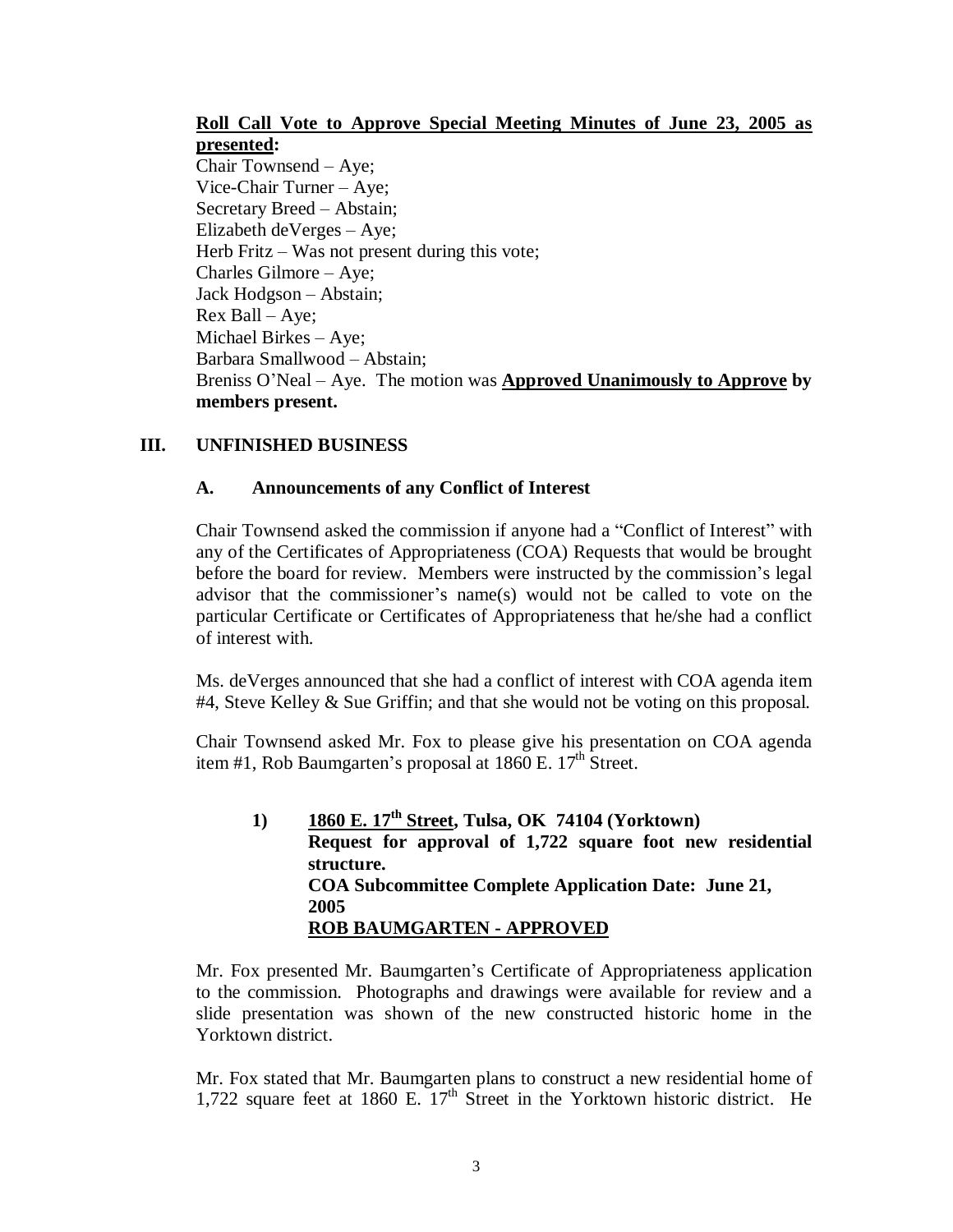stated that Mr. Baumgarten has been before the COA Subcommittee and Tulsa Preservation Commission several times before; mainly due to the discrepancy of the setback on this project. He stated that the COA Subcommittee has advised Mr. Baumgarten to make some changes to his plans. Mr. Fox stated that Mr. Baumgarten has submitted revised plans with new elevations of the new construction project for the commission to review that were suggested by the COA Subcommittee. Mr. Fox stated that the COA Subcommittee (recommended approval) and the TPC approved Mr. Baumgarten's new construction project according to the Yorktown new construction design guidelines. The TPC based its decision to approve this project excluding the discrepancy of the setback issue.

Mr. Fox stated that several Yorktown neighborhood residents support Mr. Baumgarten's new construction project; and that only one neighborhood resident opposed. He stated that Mr. Mark Radzinski, President of the Yorktown Neighborhood Association has submitted a letter to the commission for review with an attached petition showing that he and several other neighborhood residents support the change in the new designs made by Rob Baumgarten regarding the new construction project at  $1860$  E.  $17<sup>th</sup>$  Street.

TPC Vice-Chairman/COA Subcommittee Chairman Turner stated that the COA Subcommittee recommended by a unanimous vote at the June 21, 2005 meeting to approve Mr. Buamgarten's application and forward its recommendation to the TPC with conditions. He stated that he wanted the commission to understand that it was an unfortunate situation under the circumstances that led to Mr. Baumgarten's house being under construction and being under violation are due to the discrepancy of the setback of this structure. He stated that the conditions were:

- That the applicant remove the structural beam from east to west to support the porch columns;
- Open gable on the east end of the porch;
- Remove the fire place and eliminate the chimney;  $\&$
- The foundation should be approximately 16 inches from grade that will be covered in brick.

TPC Vice-Chairman/COA Subcommittee Chairman Turner stated after reviewing Mr. Baumgarten's revised plans and elevations that he believes that he has provided them (the commission) with the necessary information requested. TPC Vice-Chairman stated that Mark Radzinski and Susan McKee attended the June 21, 2005 COA Subcommittee meeting; and that they both were supportive of the new construction project. He stated that he believed that Mr. Radzinski was speaking on behalf of several other neighborhood residents that also supported the project.

The Subcommittee's decision to recommend approval of this project was based on the appropriate design guidelines for New Residential Construction for the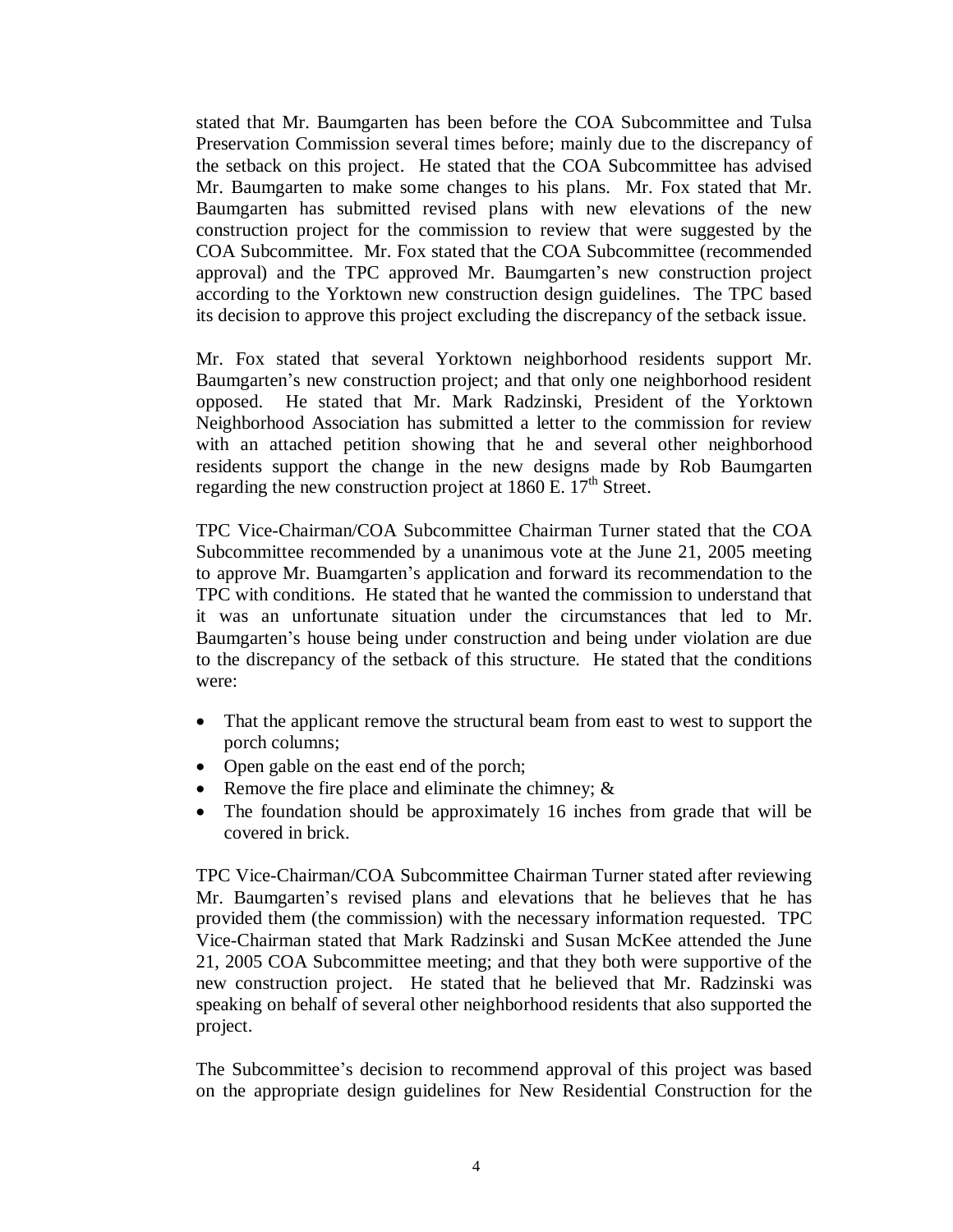Yorktown Historic District application and forwarded its recommendation to the TPC

After careful consideration of the information and materials presented to the commission to make a final determination, TPC Vice-Chairman Turner made a motion to support the COA Subcommittee's recommendation to **APPROVE Mr. Baumgarten's application.** Mr. Ball seconded.

Chair Townsend asked Mr. Baumgarten if he had anything to add.

Mr. Baumgarten stated that he had a letter written by Mark Radzinski (dated June 27, 2005) to the Board of Adjustment with an attached petition supporting his new construction project. Chair Townsend asked that this letter/petition be part of the records regarding this project.

Mr. Gilmore stated that he would like the minutes to reflect that the commission's approval of this project is due to the fact that the Yorktown neighborhood has supported the setback violation of the guidelines; and therefore the commission's actions are based on the neighborhood's support of this new construction project.

Chair Townsend asked if there were further discussion of this application……hearing none, she asked Mrs. Warrior to call roll.

#### **Roll Call Vote to Approve Mr. Baumgarten's application:**

Chair Townsend – Aye; Vice-Chair Turner – Aye; Secretary Breed – Aye; Elizabeth deVerges – Aye; Herb Fritz  $-$  Aye; Charles Gilmore – Aye; Jack Hodgson – Aye; Rex Ball – Aye; Michael Birkes – Aye; Barbara Smallwood – Aye; Breniss O'Neal – Aye. The motion was **Approved Unanimously to Approve.**

Chair Townsend announced to Mr. Baumgarten that his new construction project has been approved; and that she wished him good luck at the Board of Adjustment hearing concerning the discrepancy of the setback.

*The Tulsa Preservation Commission "Approved Mr. Baumgarten's proposal" based on all of Section VIIIC, New Residential Construction for the Yorktown Historic District.*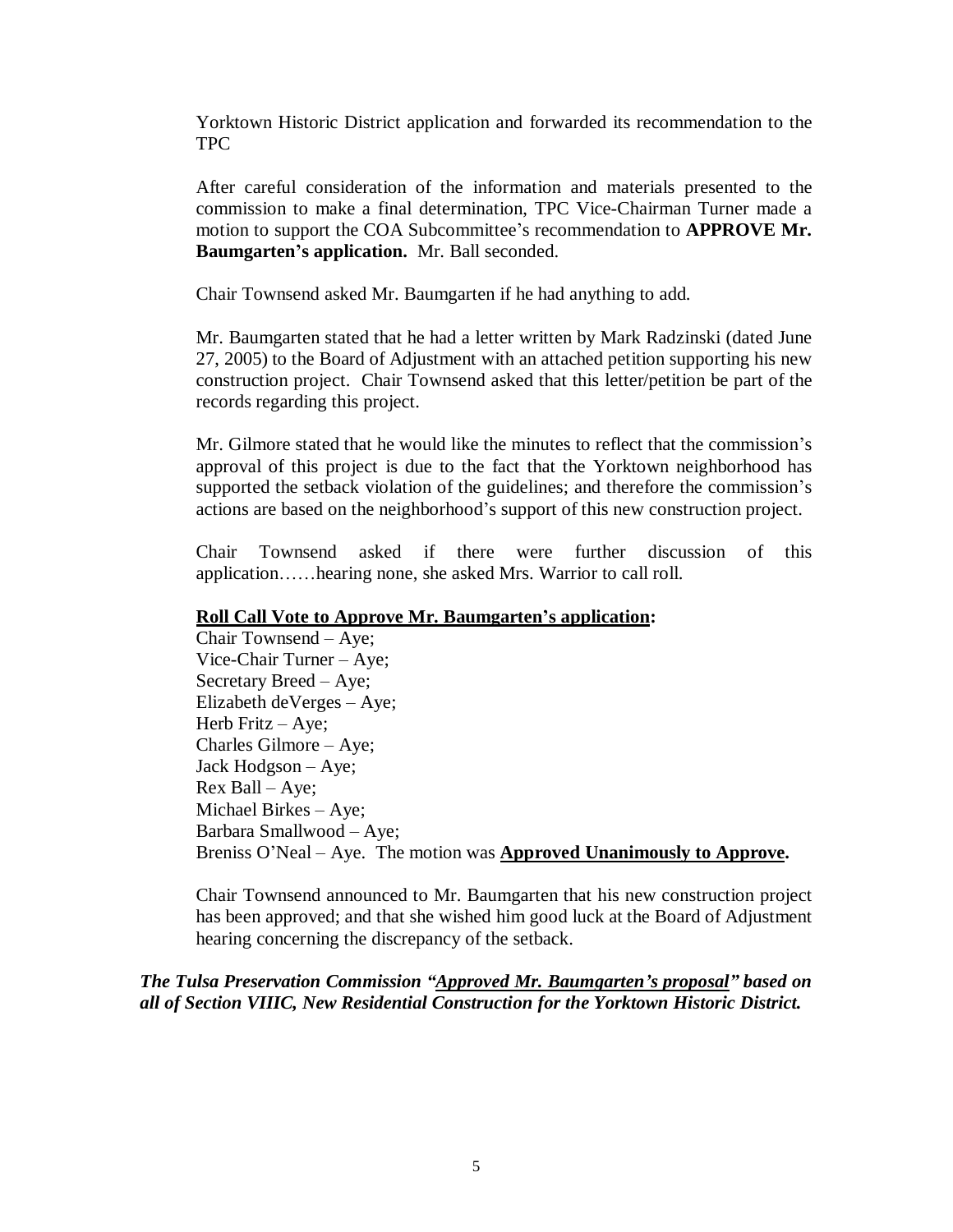Chair Townsend asked Mr. Fox to please give his presentation on COA agenda item #2, Tulsa Public Schools/Bob LaBass at 1920 S. Cincinnati Avenue.

**2) 1920 S. Cincinnati Ave., Tulsa, OK 74119 (North Maple Ridge) Request: Proposal to add an elevator to Lee Elementary School on the North wall. COA Subcommittee Complete Application Date: July 12, 2005 TULSA PUBLIC SCHOOLS/BOB LABASS - APPROVED**

Mr. Fox presented Tulsa Public Schools' Certificate of Appropriateness application to the commission. Photographs and drawings were available for review and a slide presentation was shown of the historic school in the North Maple Ridge district.

Mr. Fox stated that Tulsa Public Schools (TPS) plan to add an elevator to the North wall of the facility at Lee Elementary School.

TPC Vice-Chairman Turner stated that the COA Subcommittee recommended by a unanimous vote at the July 12, 2005 meeting to approve TPS's application and forwarded its recommendation to the TPC. He stated that the Subcommittee's decision to recommend approval of this proposal was based on the appropriate design guidelines for Additions in the North Maple Ridge Historic District.

After careful consideration of the information and materials presented to the commission to make a final determination, TPC Vice-Chairman Turner made a motion to support the COA Subcommittee's recommendation to **APPROVE Tulsa Public School's application with an option to:** 

**add matching lime stone banding to the structure.**

Ms. O'Neal seconded.

Mr. LaBass represented Tulsa Public Schools on this request. Chair Townsend asked Mr. LaBass if he had anything to add.

Mr. LaBass stated that the last time this was approved in the 2001 bond issue. He stated that the elevator will give them the accessibility needed for the facility; and that Lee Elementary School is one of the oldest schools in Tulsa. Chair Townsend thanked Mr. LaBass for bringing this COA request before the commission; and stated that the schools are such an important part of our infrastructure.

Chair Townsend asked if there were further discussion of this application……hearing none, she asked Mrs. Warrior to call roll.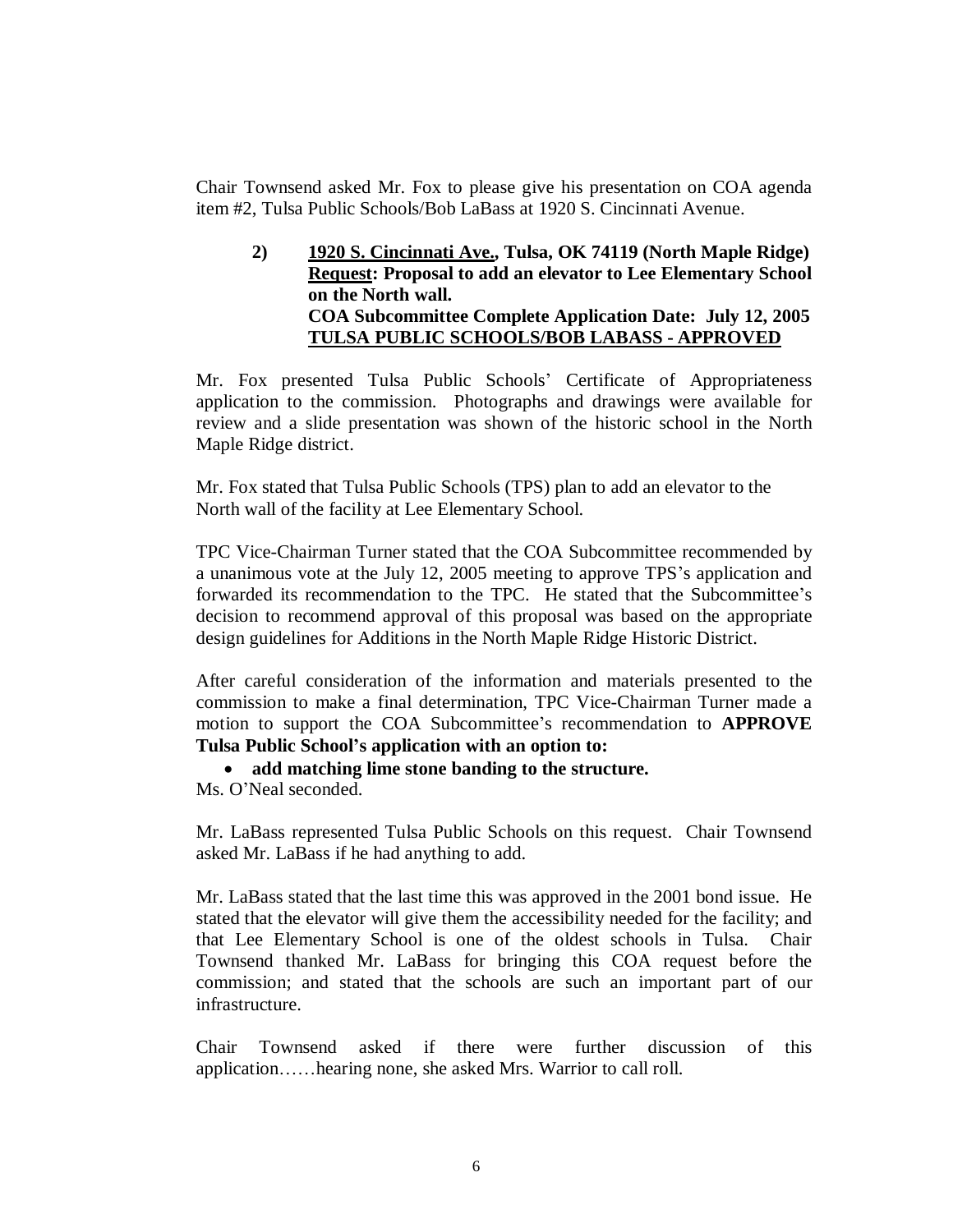#### **Roll Call Vote to Approve Tulsa Public Schools' application:**

Chair Townsend – Aye; Vice-Chair Turner – Aye; Secretary Breed – Aye; Elizabeth deVerges – Aye; Herb Fritz – Aye; Charles Gilmore – Aye; Jack Hodgson – Aye; Rex Ball – Aye; Michael Birkes – Aye; Barbara Smallwood – Aye; Breniss O'Neal – Aye. The motion was **Approved Unanimously to Approve.**

*The Tulsa Preservation Commission "Approved Tulsa Public Schools' proposal" based on Section VIIIB, General Requirements, B1.0.1, B1.0.2, B1.0.3 & B1.0.4, and Building Materials & Elements, B1.2.1 & B1.2.2 from Guidelines for Additions to Existing Structures for the North Maple Ridge District.*

Chair Townsend moved to COA agenda item #4 because the applicants for agenda item #3 were unable to attend the meeting.

Chair Townsend asked Mr. Fox to please give his presentation on COA agenda item #4, Part I, Steve Kelley & Sue Griffin at 2203 E.  $19<sup>th</sup>$  Street.

# **4-I) 2203 E. 19th Street, Tulsa, OK 74104 (Yorktown) Request: Part I of II: Propose to replace brick (gas log) chimney with a stucco (wood burning) chimney; COA Subcommittee Complete Application Date: July 12, 2005 STEVE KELLEY & SUE GRIFFIN - APPROVED**

Mr. Fox presented Part I of Mr. Kelley & Ms. Griffin's Certificate of Appropriateness application to the commission. Photographs and drawings were available for review and a slide presentation was shown of the 1925 Craftsman historic home.

Mr. Fox stated that Mr. Kelley and Ms. Griffin plan to replace the brick (gas log) chimney on the structure with a stucco (wood burning) chimney. He stated that Mr. Kelley had provided the commission with new elevations plans to show the revised chimney plans.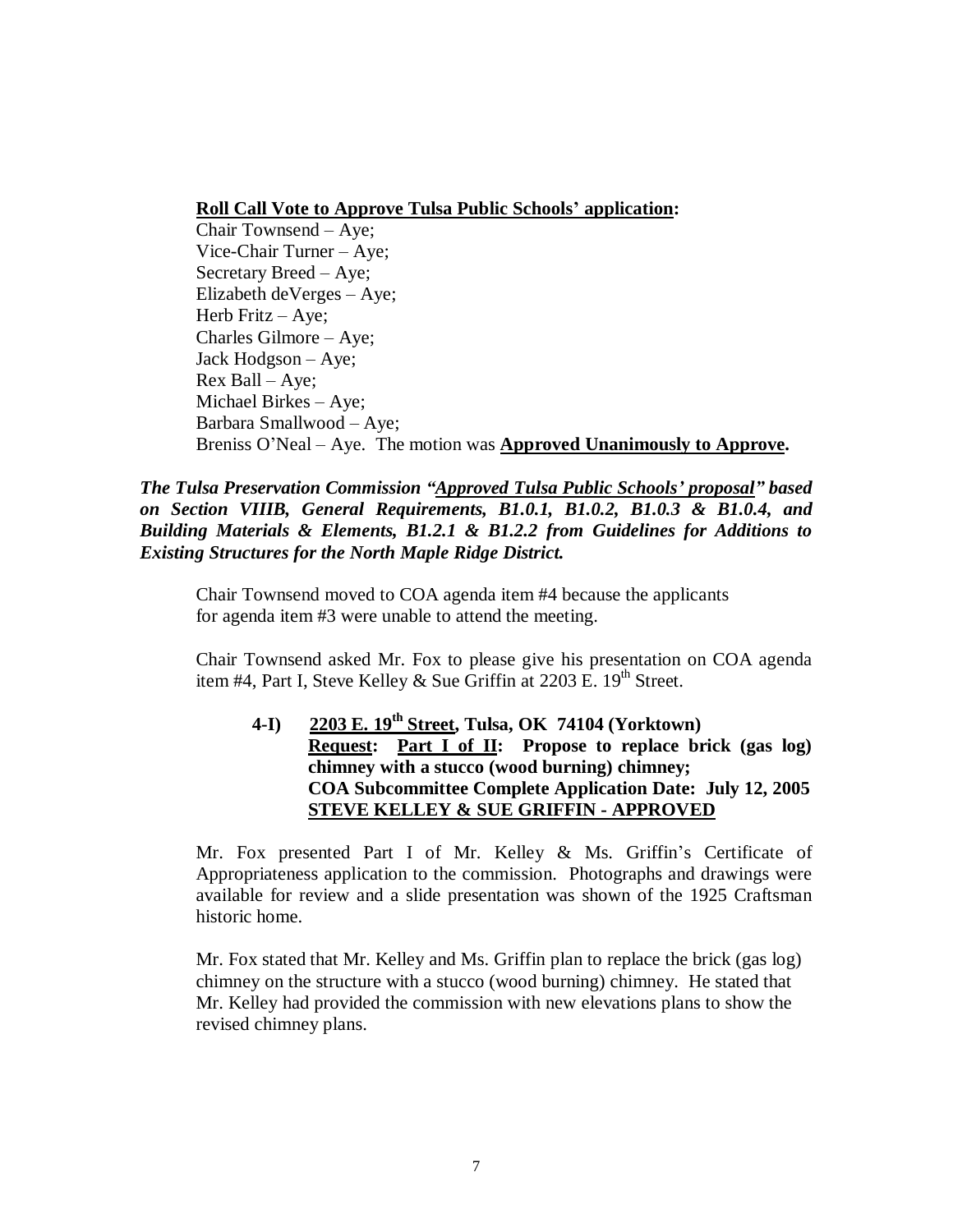TPC Vice-Chairman Turner stated that the COA Subcommittee recommended by a unanimous vote at the July 12, 2005 meeting to approve Part I of this application and forwarded its recommendation to the TPC with conditions:

• That the applicants bring a drawing with taper similar to chimneys in the neighborhood; and what he intends to do with the cap treatment.

He stated that the Subcommittee's decision to recommend approval of Part I of this application was based on the appropriate design guidelines for Rehabilitation in the Yorktown Historic District. TPC Vice-Chairman Turner stated after reviewing Mr. Kelley's revised plans and elevations that he believes that he has provided them (members of the commission) with the necessary information requested.

After careful consideration of the information and materials presented to the commission to make a final determination, TPC Vice-Chairman Turner made a motion to **APPROVE Part I of Mr. Kelley and Ms. Griffin's application to read:**

**4-I) 2203 E. 19th Street, Tulsa, OK 74104 (Yorktown) Request: Part I of II: Propose to replace brick (gas log) chimney with a stucco (wood burning) chimney; using stucco siding as shown tapered in the drawing and a cap as submitted in the photograph; with an option - to have the steps staggering the shoulders one higher than the other.**

Ms. O'Neal seconded.

Chair Townsend asked Mr. Kelley if he had anything to add.

Mr. Kelley stated that he regret that this happened. He stated that his contractor had already received a permit from the City of Tulsa; and that they were going merrily on their way. He stated that if something like this could be avoided in the future that it would be nice because it's going to cost them a fair amount of money to make the necessary changes that were requested of him.

Chair Townsend thanked Mr. Kelley for his comment asked if there were further discussion of this application……hearing none, she asked Mrs. Warrior to call roll.

#### **Roll Call Vote to Approve Part I of Mr. Kelley & Ms. Griffin's application:**

Chair Townsend – Aye; Vice-Chair Turner – Aye; Secretary Breed – Aye; Elizabeth deVerges – Was not present during this vote; Herb Fritz – Aye;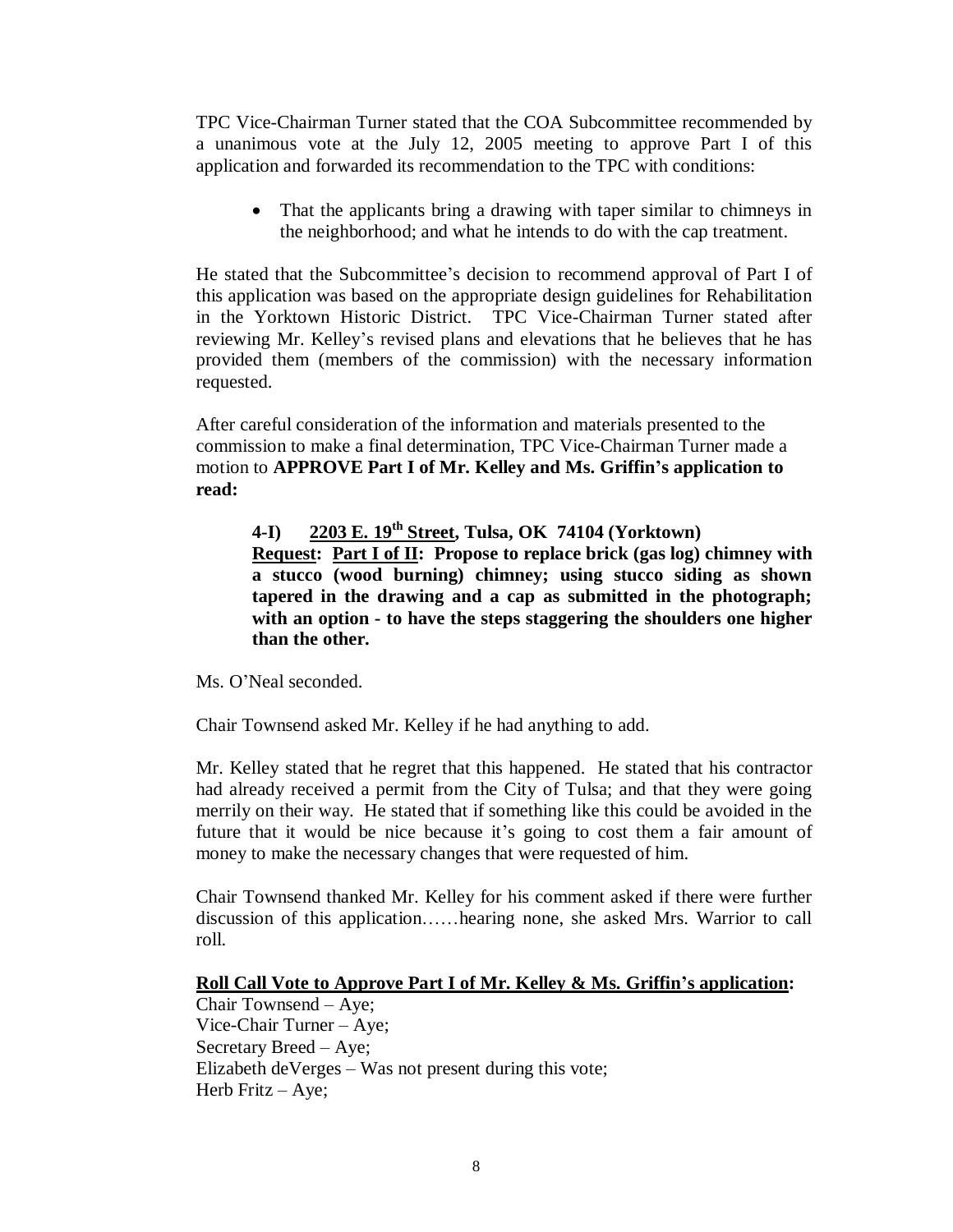Charles Gilmore – Aye; Jack Hodgson – Aye; Rex Ball – Aye; Michael Birkes – Aye; Barbara Smallwood – Aye; Breniss O'Neal – Aye. The motion was **Approved Unanimously to Approve by members present.**

*The Tulsa Preservation Commission "Approved Part I of Mr. Kelley & Ms. Griffin's proposal" based on Section VIIIA, General Requirements, A1.0.1, & A1.0.3, and Building Wall Materials, A1.1.2 & A1.1.3 from Guidelines for Rehabilitation of Existing Residential Buildings for the Yorktown Historic District.*

Chair Townsend asked Mr. Fox to please give his presentation on COA agenda item #4, Part II, Steve Kelley & Sue Griffin at  $2203$  E.  $19<sup>th</sup>$  Street.

# **2203 E. 19th Street, Tulsa, OK 74104 (Yorktown)**

**4-II) Part II of II: Propose to add a 413 square foot addition; and a 512.5 square foot attached two-car garage to existing structure; and replace the two (2) columns on the front porch. COA Subcommittee Complete Application Date: July 12, 2005 STEVE KELLEY & SUE GRIFFIN - APPROVED**

Mr. Fox presented Part II of Mr. Kelley & Ms. Griffin's Certificate of Appropriateness application to the commission. He stated that Mr. Kelley and Ms. Griffin plan to add a 413 square foot addition; and a 512.5 square foot twocar (attached) garage to the existing structure; and replace the two (2) columns on the front porch.

TPC Vice-Chairman Turner stated that the COA Subcommittee recommended by a unanimous vote at the July 12, 2005 meeting to approve Part II of this application and forwarded its recommendation to the TPC.

TPC Vice-Chairman Turner stated that the Subcommittee's decision to recommend approval of Part II of this application was based on the appropriate design guidelines for Additions in the Yorktown Historic District.

After careful consideration of the information and materials presented to the commission to make a final determination, TPC Vice-Chairman Turner made a motion to accept the COA Subcommittee's recommendation and **APPROVE Part II of Steve Kelley & Sue Griffin's application.** Ms. O'Neal seconded.

Chair Townsend asked Mr. Kelley if he had anything to add. Mr. Kelley responded by stating that he did not.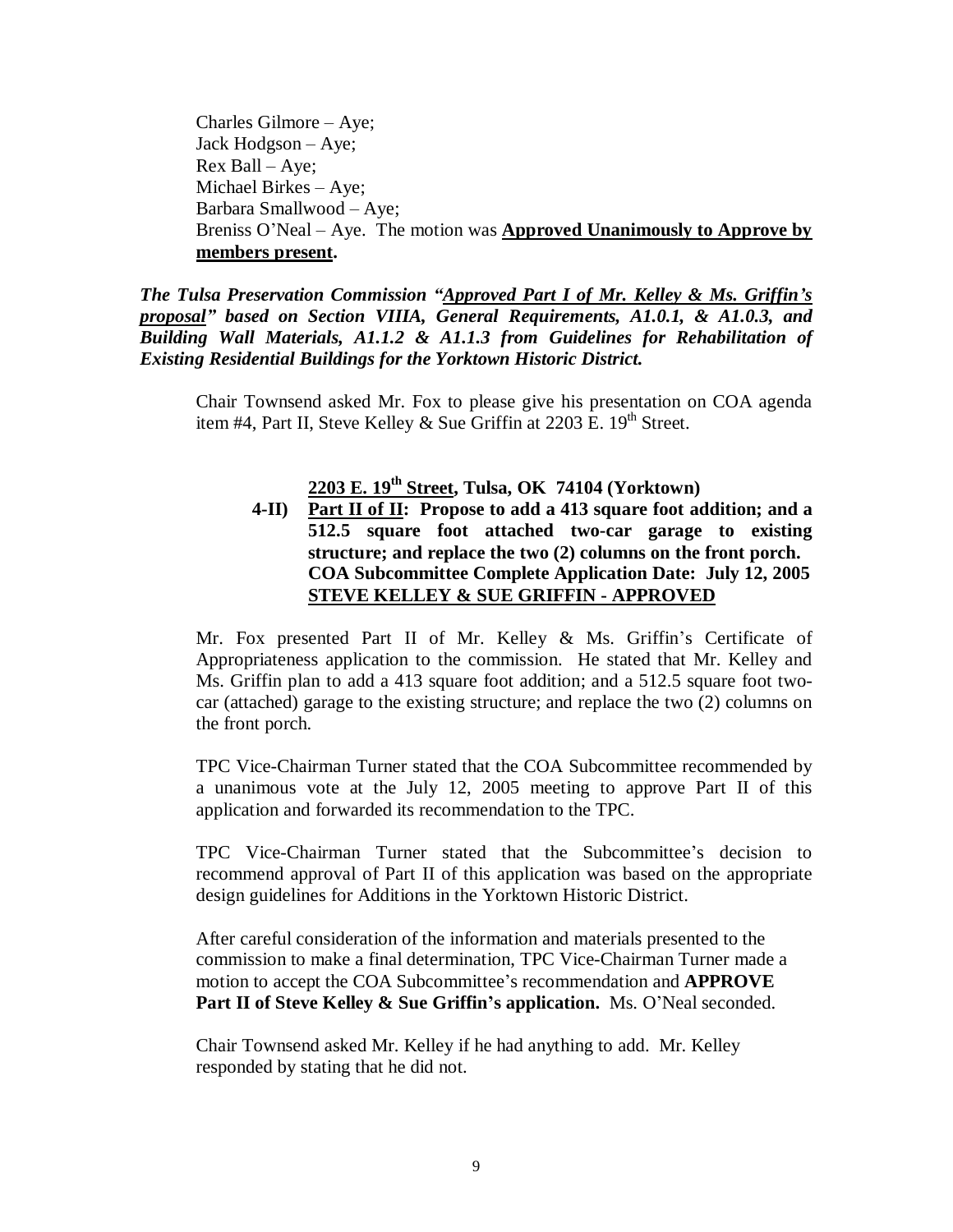Chair Townsend asked if there were further discussion of this application……hearing none, she asked Mrs. Warrior to call roll.

#### **Roll Call Vote to Approve Part II of Mr. Kelley & Ms. Griffin's application:**

Chair Townsend – Aye; Vice-Chair Turner – Aye; Secretary Breed – Aye; Elizabeth deVerges – Was not present during this vote; Herb Fritz – Was not present during this vote; Charles Gilmore – Aye; Jack Hodgson – Aye; Rex Ball – Aye; Michael Birkes – Aye; Barbara Smallwood – Aye; Breniss O'Neal – Aye. The motion was **Approved Unanimously to Approve by members present.**

Chair Townsend thanked Mr. Kelley for his input; and complimented him on how well his house looks.

*The Tulsa Preservation Commission "Approved Part II of Mr. Kelley & Ms. Griffin's proposal" based on Section VIIIB, General Requirements, B1.0.1, B1.0.2, B1.0.3, B1.0.4, & B1.0.5; and Building Site, B1.1.1, B1.1.2, B1.1.3; Building Materials and Elements, B1.2.1 & B1.2.2; Roofs, B1.3.1, B1.3.2, & B1.3.3; & Porches, Decks and Patios, B1.4.1 & B1.4.2 from Guidelines for Additions to Residential Structures for the Yorktown Historic District.*

Chair Townsend asked Mr. Fox to please give his presentation on COA agenda item #5, Barbre Group Investment/Bailey-Foristell at 1623 S. Rockford Avenue.

**5) 1623 S. Rockford Ave., Tulsa, OK 74120 (Swan Lake) Request: Proposal for demolition of a 1,427 square foot house including all paving on site. COA Subcommittee Complete Application Date: July 12, 2005 BARBRE GROUP INV. (BAILEY-FORISTELL) - DENIED**

Mr. Fox presented Barbre Group Investment's Certificate of Appropriateness application to the commission. He stated that Barbre Group Investment plans to demolish the 1925 Craftsman home at 1623 S. Rockford Avenue that will include all paving on site of the property.

Mr. Fox stated that the City Ordinance No. 17021 of July 12, 1988 that staff has referenced this guideline to read as: Chapter 10A, Section 1075.4 – Applications Involving Demolition – Stay; but that the correct guideline should read as: **Chapter 10A, Section 1055D – Applications Involving Demolition – Stay.**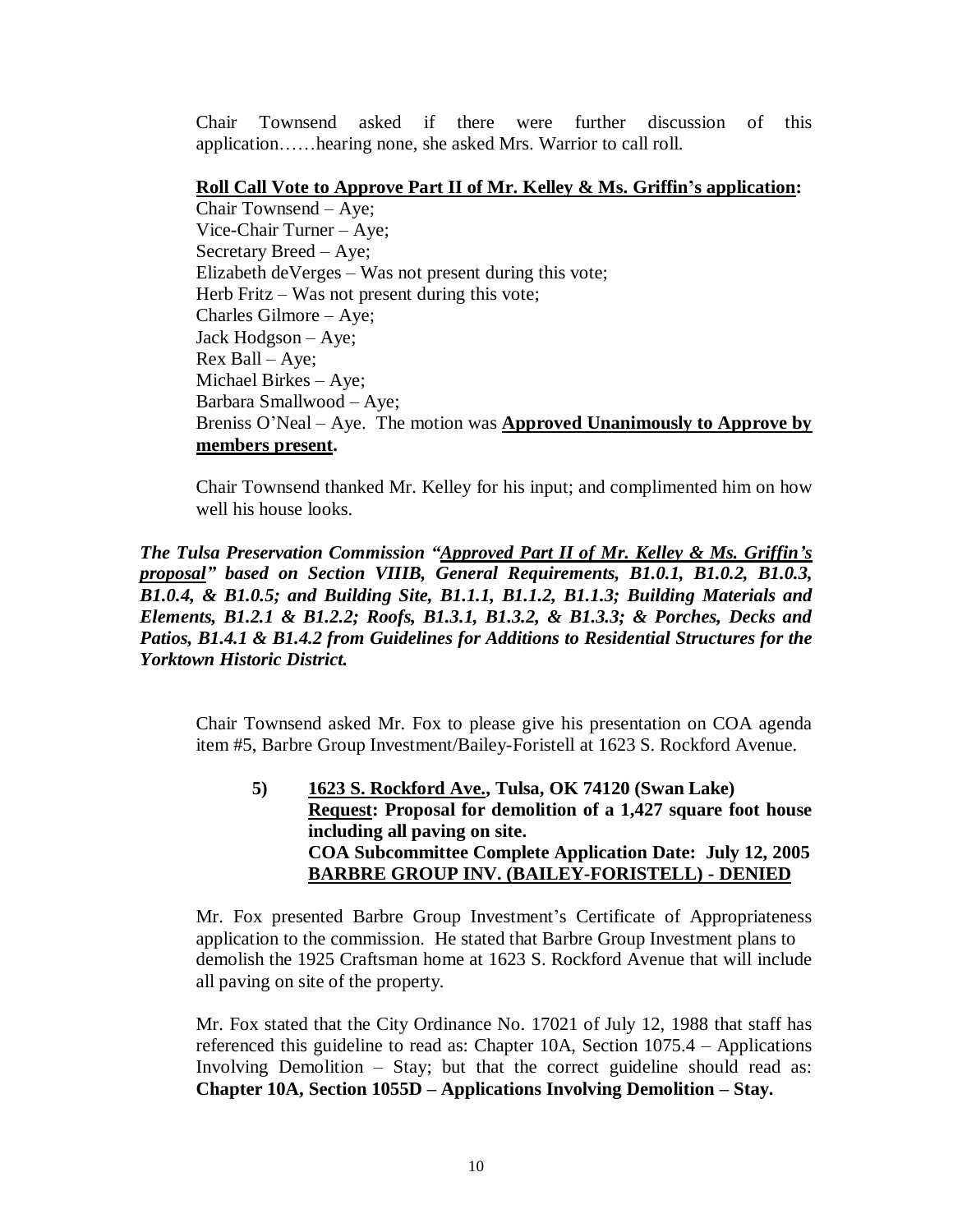Mr. Fox stated that Jim Thomas representing Barbre Group Investment has submitted a structural inspection on the structure by Ford Engineering Inspection Service; and that Russell Gray, City of Tulsa Neighborhood Inspector has also submitted his structural inspection. Mr. Fox stated that both inspections have different outcomes for demolition on this structure. He stated that the Ford Engineering's inspection stated that the house and garage have deteriorated to a degree where it should be demolished; and that the structure is unsafe. He stated that Mr. Gray's inspection stated that the property and structure do not meet the criteria for a dilapidated structure, and that the owner should seriously look into restoration/repair.

TPC Vice-Chairman Turner stated that the COA Subcommittee recommended by a unanimous vote at the July 12, 2005 meeting to deny Barbre Group Investment's application and forwarded its recommendation to the TPC.

TPC Vice-Chairman Turner stated that the Subcommittee's decision to deny this application was based on the City Ordinance guidelines for demolitions in the Swan Lake Historic District. He stated that the request for demolition on this contributing structure did not meet any of the criteria listed, such as:

- Imminently dangerous to life and property; or
- That the building or structure does not contribute significantly to the district; or
- That the building or structure cannot be preserved.

After careful consideration of the information and materials presented to the commission to make a final determination, TPC Vice-Chairman Turner made a motion to accept the COA Subcommittee's recommendation and **DENY Barbre Group Investment's application.** He added that the demolition will automatically be stayed for a period of sixty (60) days. Mr. Ball seconded.

Chair Townsend asked Mr. Thomas if he would like to address the commission.

Mr. Thomas stated that the structure has been in rough shape for about twenty years. He stated that there's a lot of rot in the rear of the house and the entirety of the garage; and that the house is leaning to one side where it could fall any day. Mr. Thomas stated that the unknown extent of termite and moisture damage could be hidden in the walls that will allow repairing this home not economically feasible. Mr. Thomas indicated that his first intent was to restore the structure; but after informing the owners of how much it would cost (an estimate of \$75,000), but the owners did not want to do so.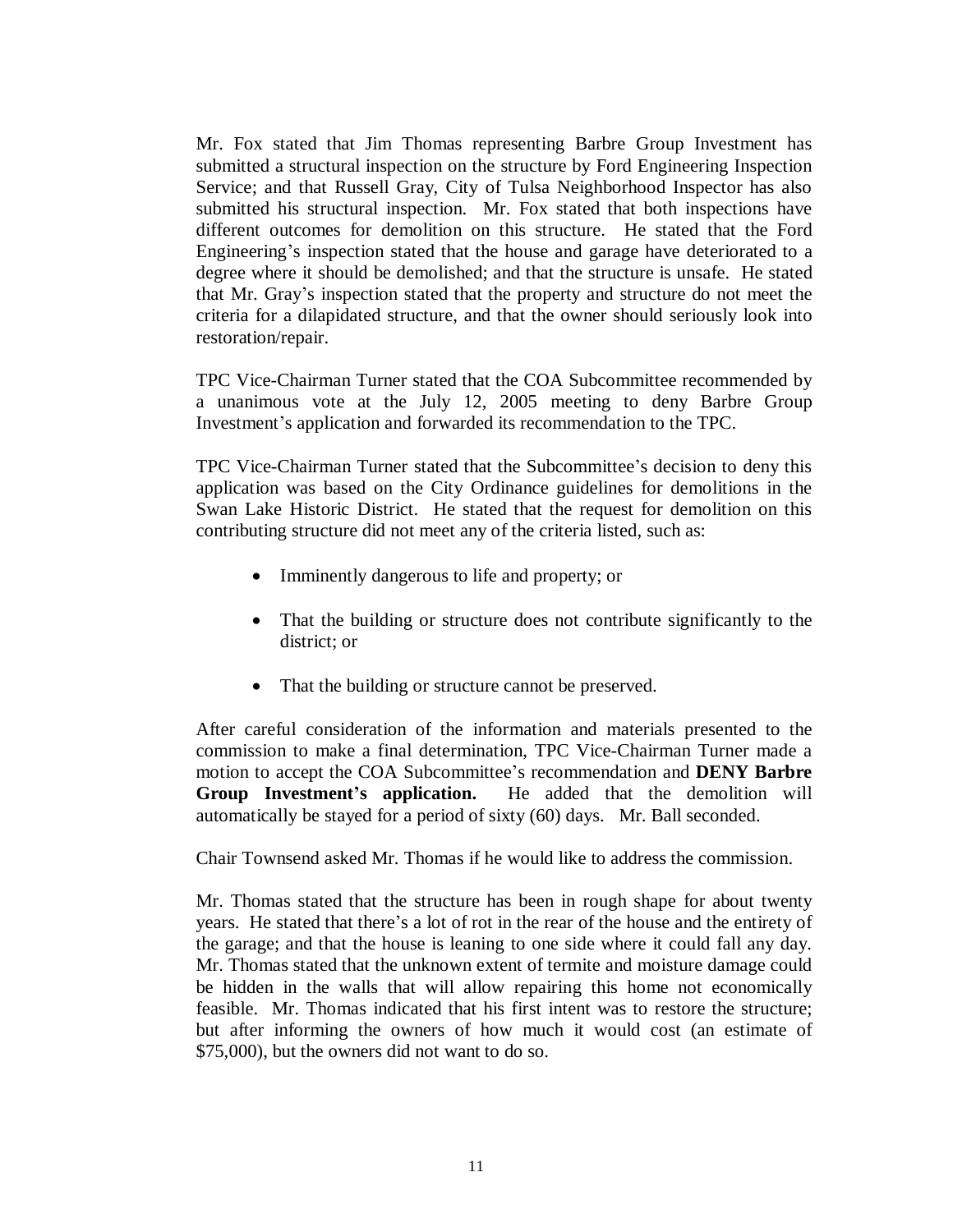Chair Townsend thanked Mr. Thomas for his comments. She asked if there were further discussion of this application……hearing none, she asked Mrs. Warrior to call roll.

#### **Roll Call Vote to Deny Barbre Group Investment's application:**

Chair Townsend – Aye; Vice-Chair Turner – Aye; Secretary Breed – Aye; Elizabeth deVerges –Aye; Herb Fritz – Was not present during this vote; Charles Gilmore – Aye; Jack Hodgson – Aye; Rex Ball – Aye; Michael Birkes – Aye; Barbara Smallwood – Aye; Breniss O'Neal – Aye. The motion was **Approved Unanimously to Deny by members present.**

*The Tulsa Preservation Commission "Denied Barbre Group Investment's proposal" based on City of Tulsa Ordinance No 17021 of July 12, 1988, Chapter 10A, Section 1055D – Applications Involving Demolition – Stay from Guidelines for Demolition for Yorktown Historic District.*

Chair Townsend went back to COA agenda item #3). She asked Mr. Fox to please give his presentation on COA agenda item #3, Part I, Deryk & Michell Newberry at  $1871$  E.  $17<sup>th</sup>$  Street.

**2-I) 1871 E. 17th Street, Tulsa, OK 74104 (Yorktown) Request: Part I of II: Propose to restore front porch to its historic condition through the removal of wall materials and windows currently enclosing it and rebuilding brick pier at center of porch; COA Subcommittee Complete Application Date: July 12, 2005 DERYK & MICHELL NEWBERRY -APPROVED**

Mr. Fox presented Part I of the Newberry's Certificate of Appropriateness application to the commission. Photographs and drawings were available for review and a slide presentation was shown of the historic home.

Mr. Fox stated that the Newberrys plan to restore their front porch to its historic condition by removing the wall materials and windows currently enclosing it and rebuilding a brick pier at the center of the porch. He stated that Mr. Newberry had provided upon request by the COA Subcommittee, a drawing of the porch, the rail and the pillar to the commission for review; although he nor his wife were able to attend the meeting.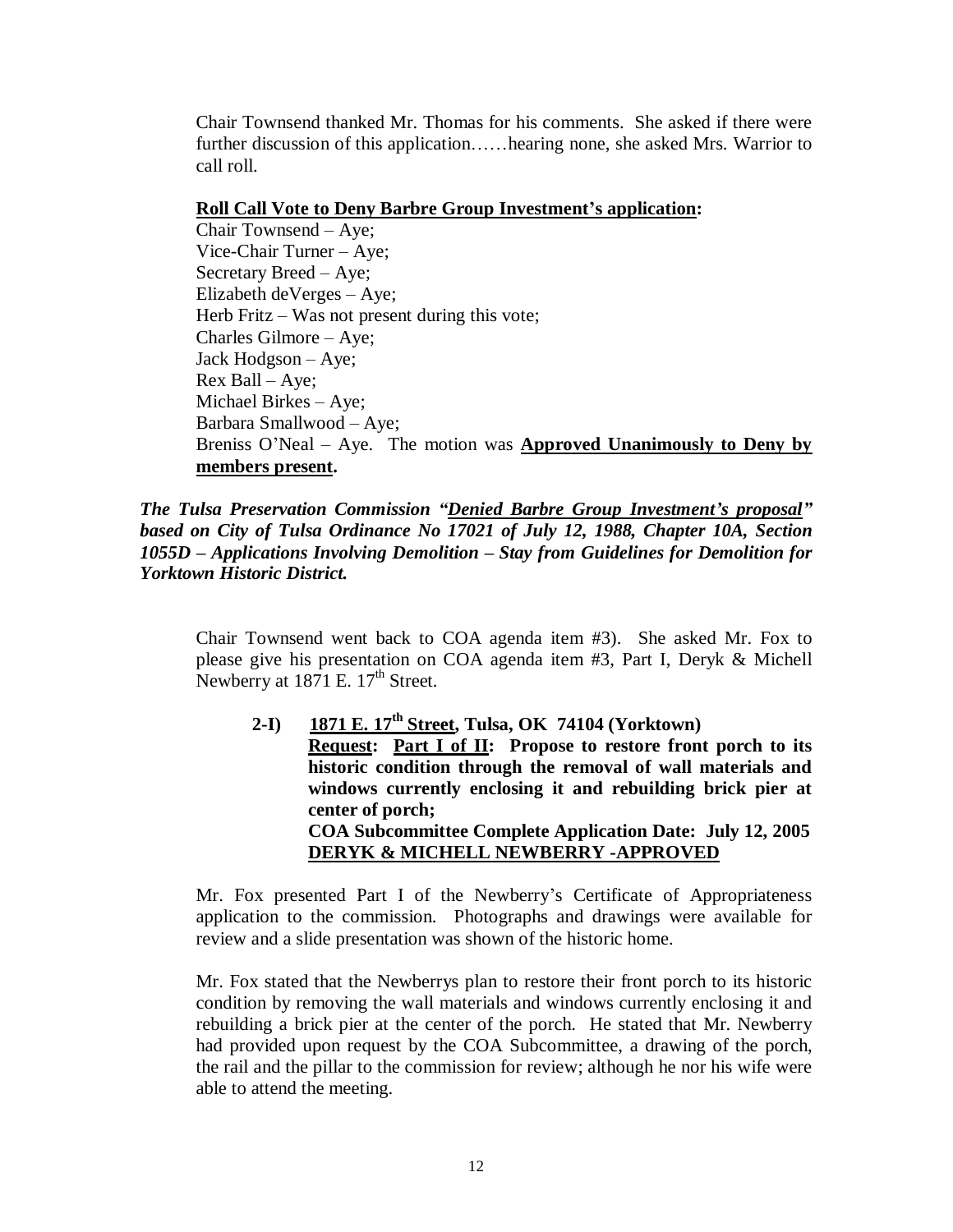TPC Vice-Chairman Turner stated that the COA Subcommittee recommended by a unanimous vote at the July 12, 2005 meeting to Approve Part I of the Newberry's application with conditions and forwarded its recommendation to the TPC. The conditions were:

• That the Newberrys bring a drawing of the porch, the rail and the pillar to the 07-14-2005 TPC Meeting for review.

TPC Vice-Chairman Turner stated that after reviewing the drawing submitted by the Newberrys that he believes that they have provided them (members of the commission) with the necessary information requested.

After careful consideration of the information and materials presented to the commission to make a final determination, TPC Vice-Chairman Turner made a motion to accept the COA Subcommittee's recommendation and **Approve Part I of the Newberry's application.** Ms. O'Neal seconded.

Chair Townsend asked if there were further discussion on Part I of this application……hearing none, she asked Mrs. Warrior to call roll

#### **Roll Call Vote to Approve Part I of the Newberry's application:**

Chair Townsend – Aye; Vice-Chair Turner – Aye; Secretary Breed – Aye; Elizabeth deVerges – Aye; Herb Fritz – Was not present during this vote; Charles Gilmore – Aye; Jack Hodgson – Aye; Rex Ball – Aye; Michael Birkes – Aye; Barbara Smallwood – Aye; Breniss O'Neal – Aye. The motion was **Approved Unanimously to Approve by members present.**

*The Tulsa Preservation Commission "Approved Part I of Deryk & Michell Newberry's proposal" based on Section VIIIA, Porches, Decks and Patios, A1.4.1, & A1.4.2; and General Requirements, A1.02 from Guidelines for Rehabilitation of Existing Residential Buildings for the Yorktown Historic District.*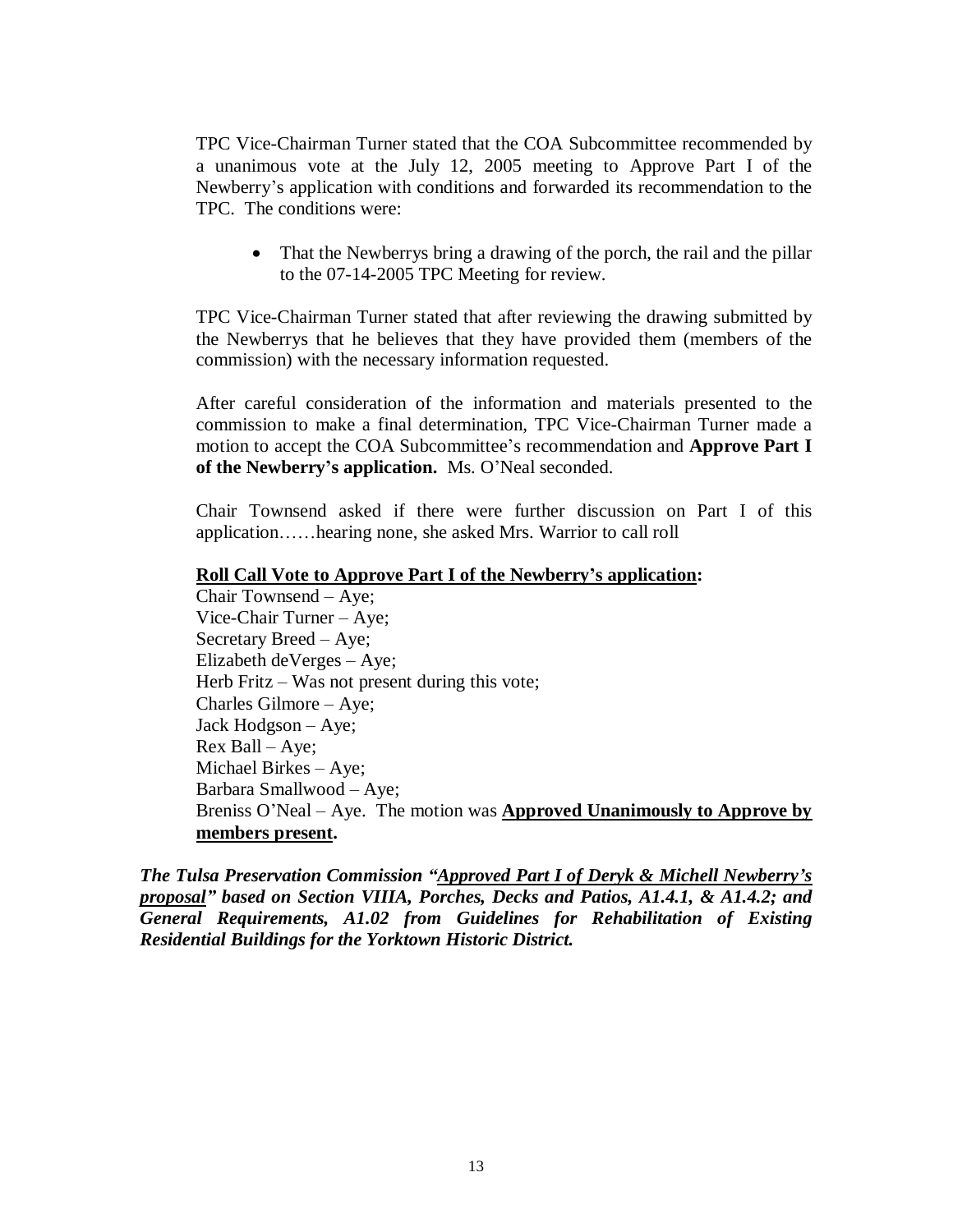Chair Townsend asked Mr. Fox to please give his presentation on COA agenda item #3, Part II, Deryk & Michell Newberry at 1871 E.  $17<sup>th</sup>$  Street.

# **1871 E. 17th Street, Tulsa, OK 74104 (Yorktown)**

# **2-II) Part II of II: Propose to rehabilitate/replace one (1) existing window on the front elevation. COA Subcommittee Complete Application Date: July 12, 2005 DERYK & MICHELL NEWBERRY - APPROVED**

Mr. Fox presented Part II of the Newberry's Certificate of Appropriateness application to the commission. Photographs and drawings were available for review and a slide presentation was shown of the historic home.

Mr. Fox stated that the Newberrys plan to rehabilitate or replace one (1) existing window on the front elevation of the structure. Mr. Fox added that the Newberrys has confirmed with him that they will match the existing trim of the window.

TPC Vice-Chairman Turner stated that the COA Subcommittee recommended by a unanimous vote at the July 12, 2005 meeting to Approve Part II of the Newberry's application with conditions and forwarded its recommendation to the TPC. The conditions were:

• That the Newberrys match the existing trim.

TPC Vice-Chairman Turner stated since the Newberrys has verbally stated to staff that they will match the existing trim that he believes that they have provided them (members of the commission) with the necessary information requested.

After careful consideration of the information and materials presented to the commission to make a final determination, TPC Vice-Chairman Turner made a motion to accept the COA Subcommittee's recommendation and **Approve Part II of the Newberry's application.** Ms. O'Neal seconded.

Chair Townsend asked if there were further discussion on Part II of this application……hearing none, she asked Mrs. Warrior to call roll

#### **Roll Call Vote to Approve Part II of the Newberry's application:**

Chair Townsend – Aye; Vice-Chair Turner – Aye; Secretary Breed – Aye; Elizabeth deVerges – Aye; Herb Fritz – Was not present during this vote; Charles Gilmore – Aye; Jack Hodgson – Aye; Rex Ball – Aye; Michael Birkes – Aye;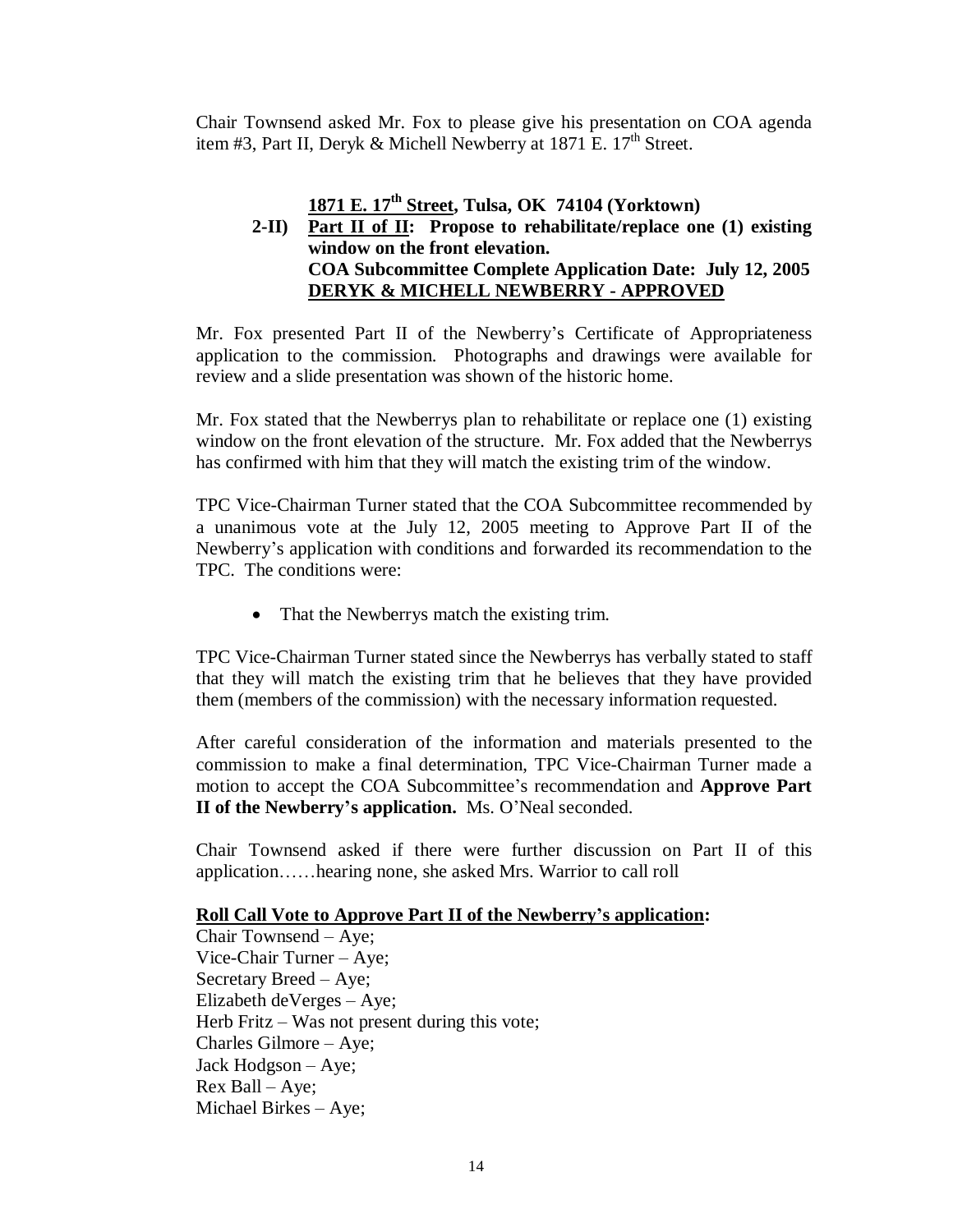Barbara Smallwood – Aye; Breniss O'Neal – Aye. The motion was **Approved Unanimously to Approve by members present.**

*The Tulsa Preservation Commission "Approved Part II of Deryk & Michell Newberry's proposal" based on Section VIIIA, Windows & Doors, A1.2.1 thru A1.2.6 from Guidelines for Rehabilitation of Existing Residential Buildings for the Yorktown Historic District.*

Chair Townsend asked if there was a motion on the floor for Excused Absence Request.

# **C. Excused Absence Request: John Hamill – Job Conflict**

Ms. deVerges made a motion to excuse Mr. Hamill from the July 14, 2005 Regular Meeting due to job conflict. Ms. O'Neal seconded.

Chair Townsend asked Mrs. Warrior to call roll.

#### **Roll Call Vote to excuse Mr. Hamill from the 07-14-2005 meeting:**

Chair Townsend – Aye; Vice-Chair Turner – Aye; Secretary Breed – Abstain; Elizabeth deVerges – Aye; Herb Fritz – Was not present during this vote; Charles Gilmore – Aye; Jack Hodgson – Aye; Rex Ball – Aye; Michael Birkes – Aye; Barbara Smallwood – Aye; Breniss O'Neal – Aye. The motion was **Approved by Majority to Approve by members present.**

#### **D. Committee Reports:**

- **COA Sub-Committee : James Turner, Chairperson**
- **Important/Endangered Resources Sub-Committee: David Breed, Chairperson**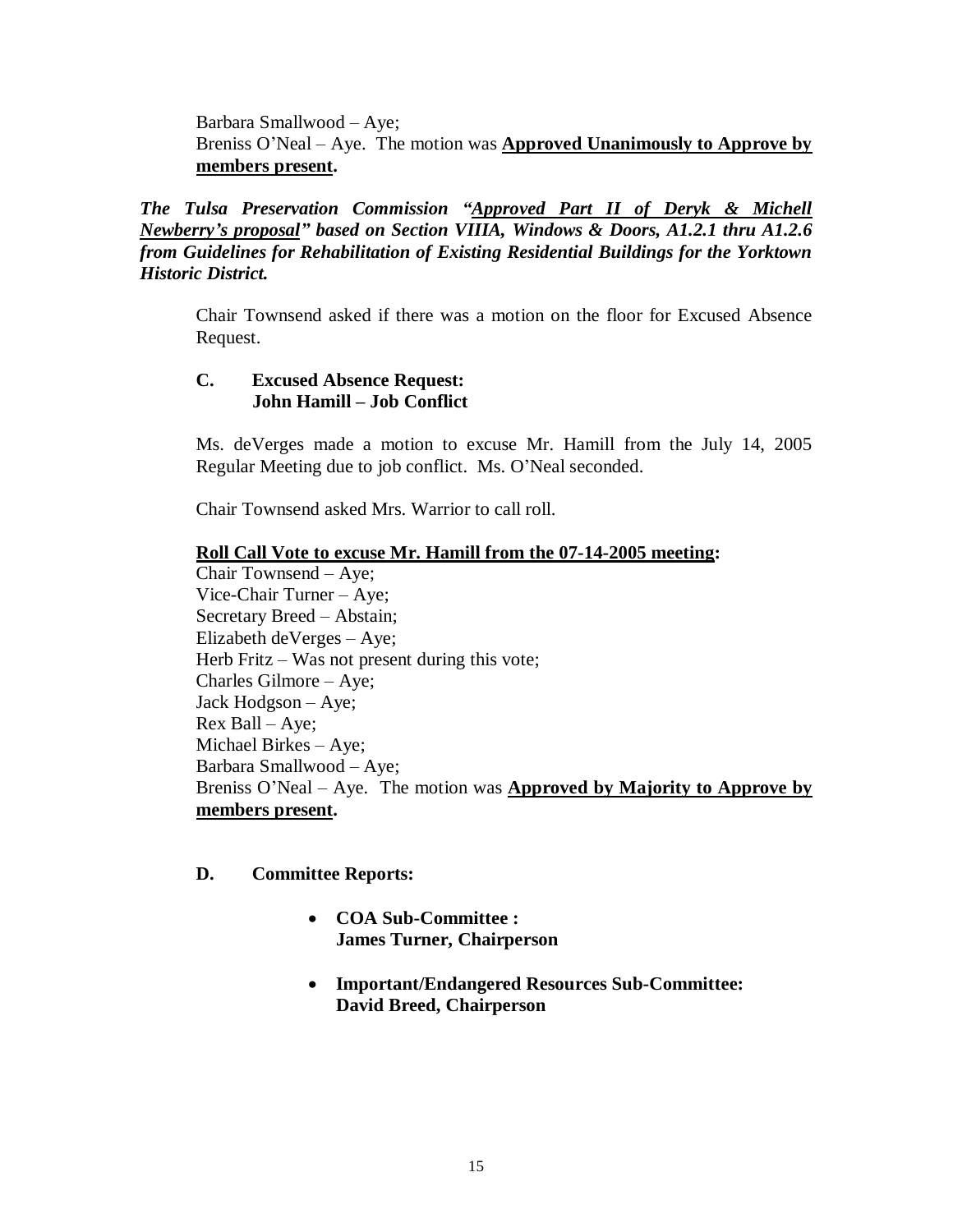**Historic Preservation Zoning & Conservation District Sub-Committee:**

# **Charles Gilmore, Chairperson**

Report and Recommendation of the TPC concerning the HP Zoning of Block 4, Maple Park Addition in accordance with the Zoning Ordinance Chapter 10A, Section 1054e

- **Historic Preservation Incentive Subcommittee:**
- **HP Education Sub-Committee:**
- **National Register Sub-Committee: Michael Birkes, Chairperson**
- **Neighborhood History Sub-Committee: Herb Fritz, Chairperson**
- **Rules & Regulations Sub-Committee: Charles Gilmore, Chairperson**
- **Awards & Recognition Sub-Committee: & Rex Ball, Chairperson**
- **Community Outreach Sub-Committee: Rex Ball, Chairperson**

Chair Townsend asked Chairman Gilmore to please give his committee report from the **Historic Preservation Zoning & Conservation Committee** regarding the Report and Recommendation of the TPC concerning the HP Zoning of Block 4, Maple Park Addition in accordance with the Zoning Ordinance Chapter 10A, Section 1054e

Chairman Gilmore of Historic Preservation Zoning & Conservation reported that a report and recommendation concerning the HP Zoning of Block 4 in Maple Park Addition had been distributed for them to review. He stated that we (the commission) have a problem. Chairman Gilmore stated that the TPC Rules & Regulations require the committee/commission to have 60% to the majority in favor before the commission forward the report and recommendation to Tulsa Metropolitan Area Planning Commission (TMAPC). He stated that the owner of lot six (6) has not been delivered a ballot to vote in favor or against because the owner of lot six (6) is out of the country. Chairman Gilmore asked staff to have a certified letter sent to the owner's home of lot six (6) as soon as possible, in hopes that she will return in about a week for the commission to forward the report and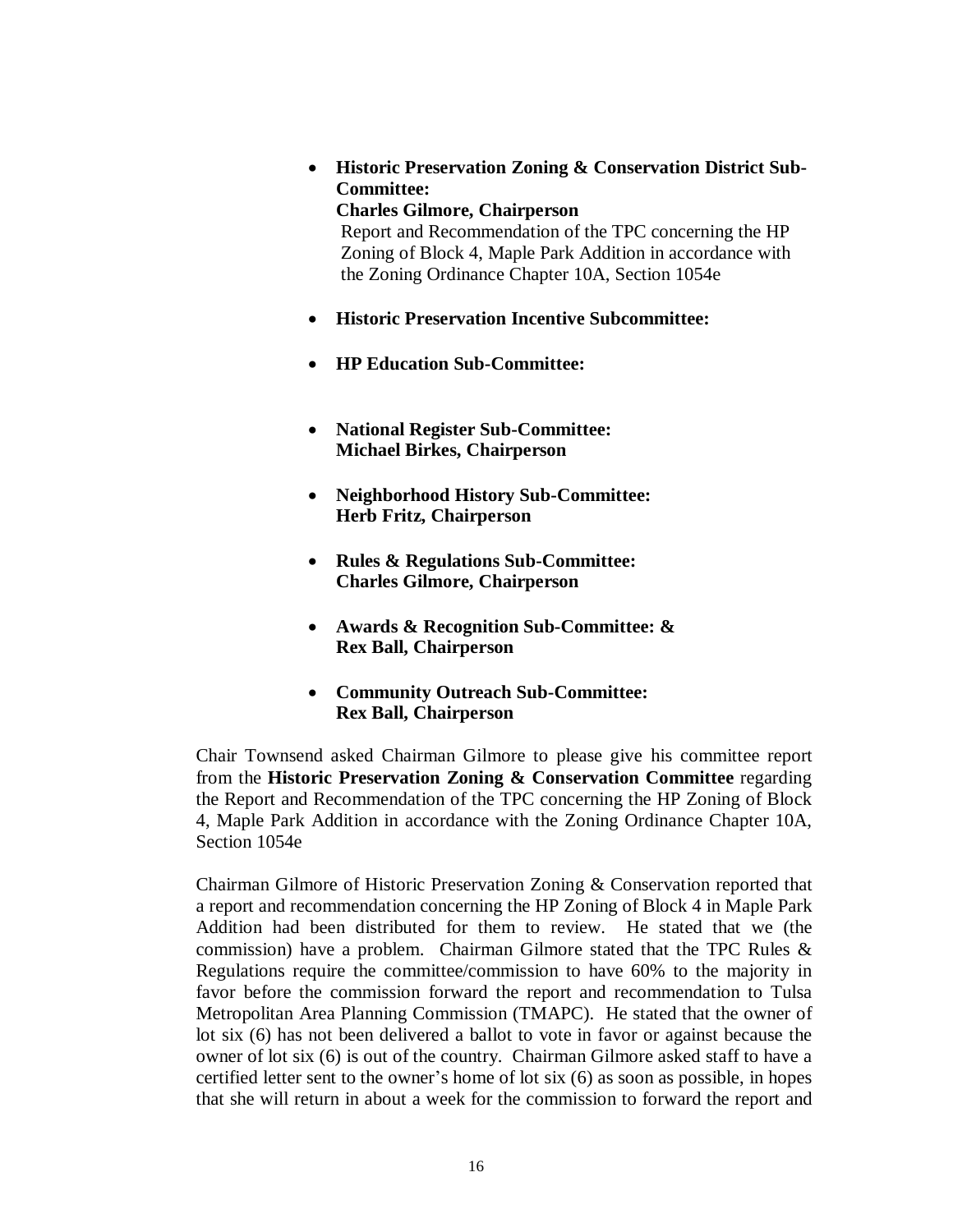recommendation to TMAPC. Mr. Gilmore further stated that the commission will have to have a special meeting after the owner of lot (six) 6 have completed her ballot. The committee/commission will have to have a 60% of the majority in favor or against the inclusion of lots one (1) and two (2) in the HP zoning of block 4 in the Maple Ridge Addition.

Chair Townsend scheduled a Special TPC Meeting on Tuesday, July 26, 2005 at 10:00 a.m.

Chairman Gilmore, Chairman of the Rules & Regulations Subcommittee stated that he will submit a report to the commission at the 08-11-2005 meeting.

Chair Townsend moved to agenda item III, Unfinished Business, E., Review of proposed Downtown Summit Power Point Show – Julie Miner

### **E. Review of proposed Downtown Summit Power Point Show – Julie Miner**

Chair Townsend introduced Julie Miner, Urban Development Division (UDD) Planning Economist and member of the Historic Preservation Summit Committee; and Ed Sharrer.

Ms. Miner and Mr. Sharrer presented a power point show to the commission. The draft presentation is called Core Tulsa – Current Opportunities to Re-invent and Energize Downtown Tulsa. Ms. Miner stated that they would like to take this presentation on the road and get input from downtown individuals, groups and other businesses. The Historic Preservation Summit Committee's goal is to show the presentation to the summit committee, TPC, TMAPC and City Council for approval of the power point presentation; and get their input/ideas of any changes that they would like to make. The presentation focused on what Tulsa has lost, learned or done; and where do they go from here? Ms. Miner showed several historic buildings that have been demolished throughout downtown Tulsa. She indicated that the buildings are being demolished one by one and made into parking lots. Mr. Sharrer stated that downtown Tulsa has lost six (6) buildings within the past nine months; and that we need to try to save as many downtown historic buildings as possible.

Chair Townsend and other members of the commission stated that they believe that the presentation is great after a few minor suggestions have been made. She asked Ms. Miner and Mr. Sharrer to give the commission their email addresses and that they will email some of their ideas to them about the presentation. Ms. Miner stated that she will give them her and Mr. Sharrer's email addresses; and that they would appreciate any suggestions that they may have.